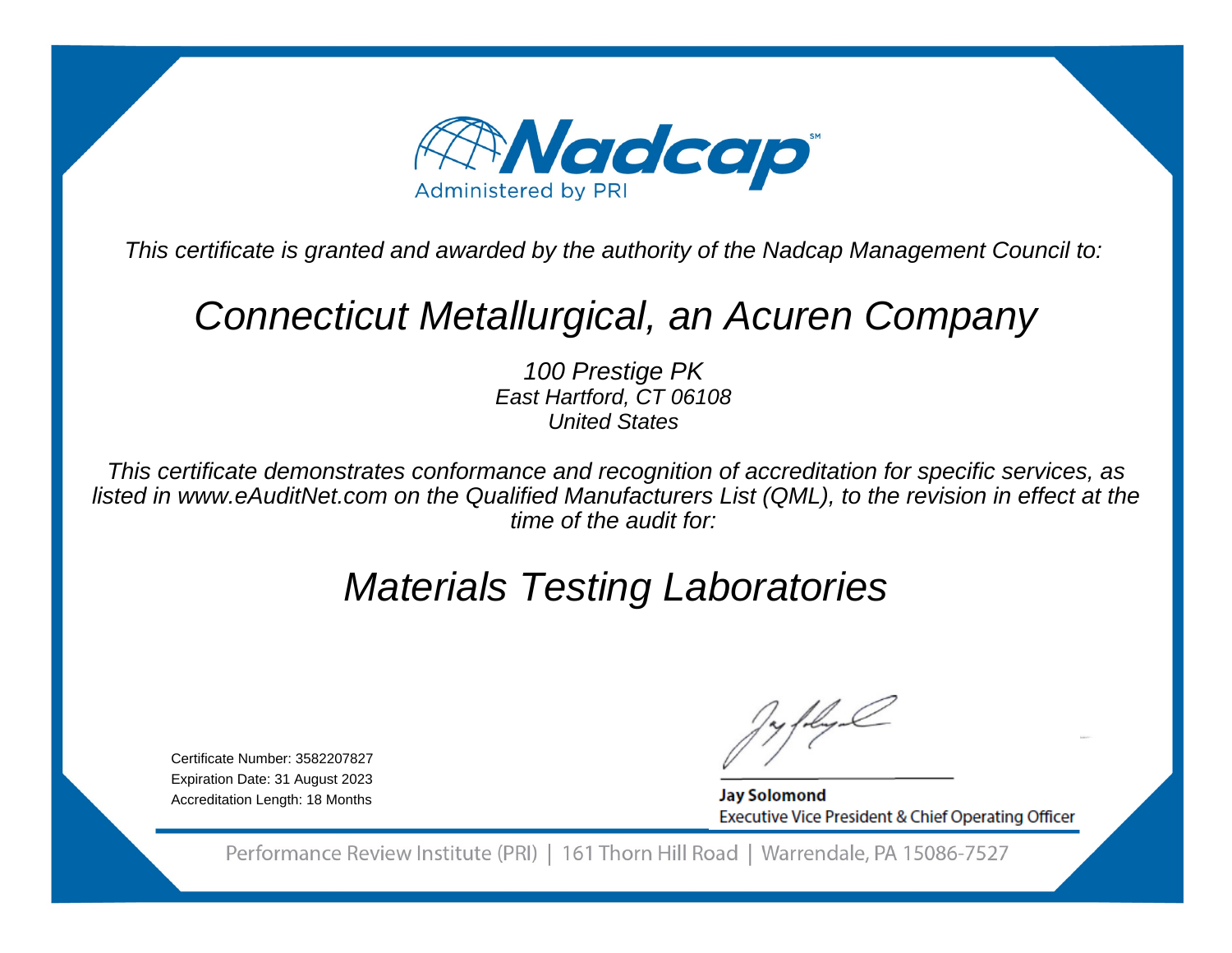

### **SCOPE OF ACCREDITATION**

#### **Materials Testing Laboratories**

#### **Connecticut Metallurgical, an Acuren Company** 100 Prestige PK East Hartford, CT 06108

This certificate expiration is updated based on periodic audits. The current expiration date and scope of accreditation are listed at: www.eAuditNet.com - Online QML (Qualified Manufacturer Listing).

In recognition of the successful completion of the PRI evaluation process, accreditation is granted to this facility to perform the following:

#### **AC7000 - AUDIT CRITERIA FOR NADCAP ACCREDITATION**

#### **AC7101/1 Rev G - Nadcap Audit Criteria for Materials Testing Laboratories – General Requirements for All Laboratories (to be used on audits on/after 5 May 2019)**

### **AC7101/2 Rev E - Nadcap Audit Criteria for Materials Testing Laboratories – Chemical Analysis (to be used on audits on/after 30 August 2020)**

- (F) Atomic or Optical Emission Spectroscopy (AES or OES)
- (F2) Atomic Emission Spectroscopy Inductively Coupled Plasma (ICP–OES/AES)
- (G) Elemental Analysis (Combustion or Fusion)
	- (G1) Carbon
	- (G3) Nitrogen
	- (G4) Oxygen
	- (G5) Sulfur

Specify the Alloy Base for Accreditation

- Al Base
- Co Base
- Cu Base
- Fe Base
- Ni Base
- Ti Base

#### **AC7101/3 Rev D - Nadcap Audit Criteria for Materials Testing Laboratories – Mechanical Testing (to be used on audits on/after 4 December 2016)**

(A) Room Temperature Tensile (B) Elevated Temperature Tensile (C) Stress Rupture (XA) Creep (XN) Bend Testing t-frm-0004 29-May-20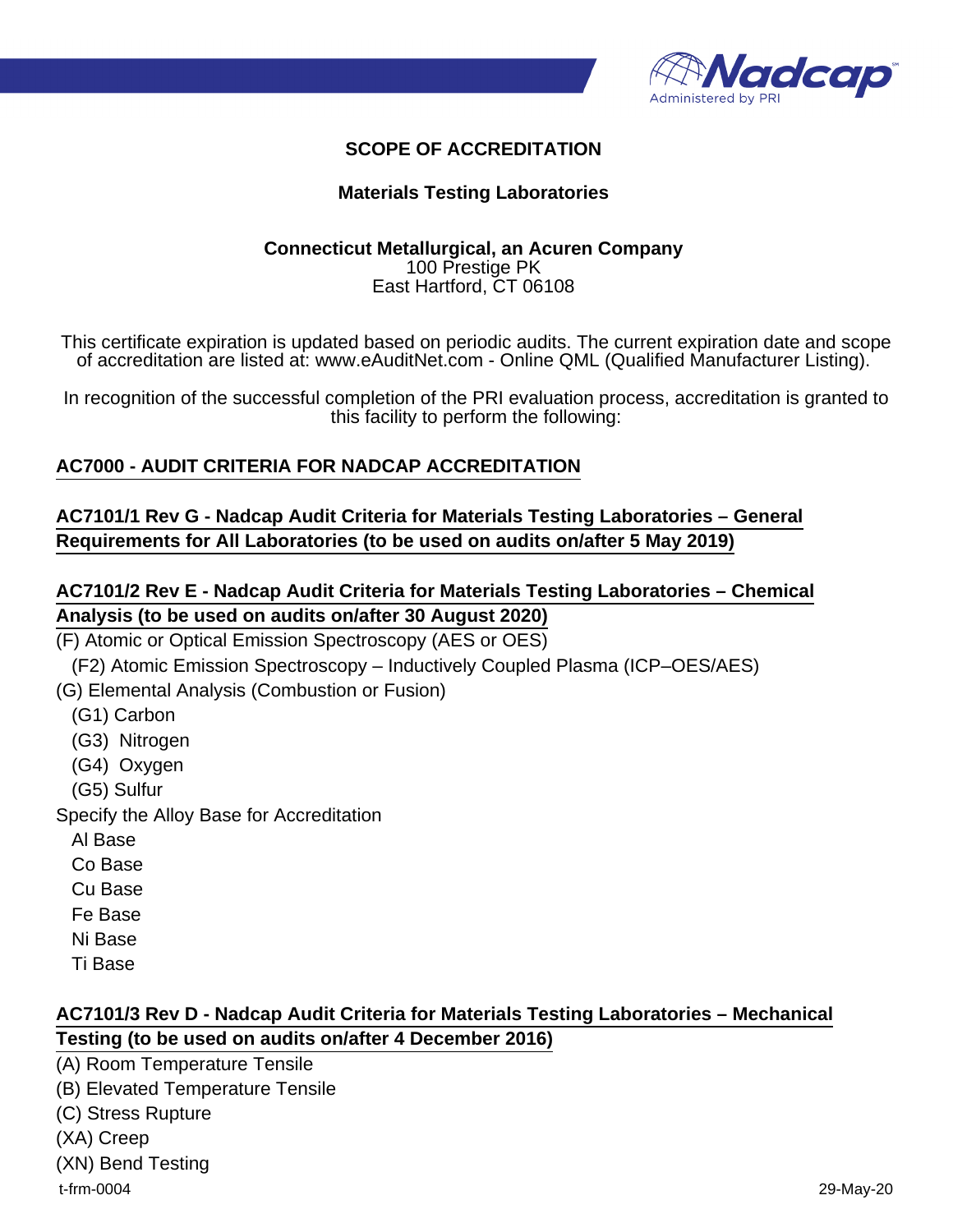# **AC7101/4 Rev F - Nadcap Audit Criteria for Materials Testing Laboratories – Metallography and Microindentation Hardness (to be used on/after 14 August, 2016)**

(L0) Metallographic Evaluation

- (L1) Microindentation (Interior)
- (L10) Near Surface Examinations Carburization / Decarburization
- (L11) Grain Size
- (L12) Inclusion Rating
- (L13) Replication
- (L2) Near Surface Examinations Alloy Depletion
- (L5) Near Surface Examinations Microindentation (Surface–Case Depth)
- (L6) Near Surface Examinations Nitriding
- (L7) Near Surface Examinations IGA, IGO
- (L8) Near Surface Examinations Alpha Case: Wrought Titanium
- (XL) Macro Examination

# **AC7101/5 Rev D - Nadcap Audit Criteria for Materials Testing Laboratories – Hardness Testing (Macro) (to be used on audits on/after 22 March 2015)**

(M2) Rockwell Hardness

#### **AC7101/6 Rev D - Nadcap Audit Criteria for Materials Testing Laboratories – Corrosion (to be used on/after 1 July 2018)**

(Q) Salt Spray

(Q1) Detecting susceptibility to intergranular attack in austenitic stainless steel

(Q1–1) Oxalic Acid Etch Test

(Q1–4A) Copper–Copper Sulfate– 16% Sulfuric Acid Test "Strauss test" (bend test)

# **AC7101/9 Rev C - Nadcap Audit Criteria for Materials Testing Laboratories – Specimen Heat Treating (to be used on/after15 January 2017)**

### **AC7110/13 Rev B - Nadcap Audit Criteria for Evaluation of Welds to be used ON OR AFTER 5 MAY 2013**

NOTE: IF YOU ARE SELECTING THE AC7110/13 CHECKLIST YOU MUST ALSO SELECT AC7101/4 – Nadcap Audit Criteria for Materials Testing Laboratories – Metallography and Microhardness. You must also select AC7110/13S

 Supplement A – Metallurgical Evaluation of Welder / Welding Operator Qualifications (identify if this process is used)

Supplement B – Metallurgical Evaluation of Fusion Welds (identify if this process is used)

 Supplement C – Metallurgical Evaluation of Electron Beam / Laser Welds (identify if this process is used)

Supplement D – Metallurgical Evaluation of Resistance Welds (identify if this process is used)